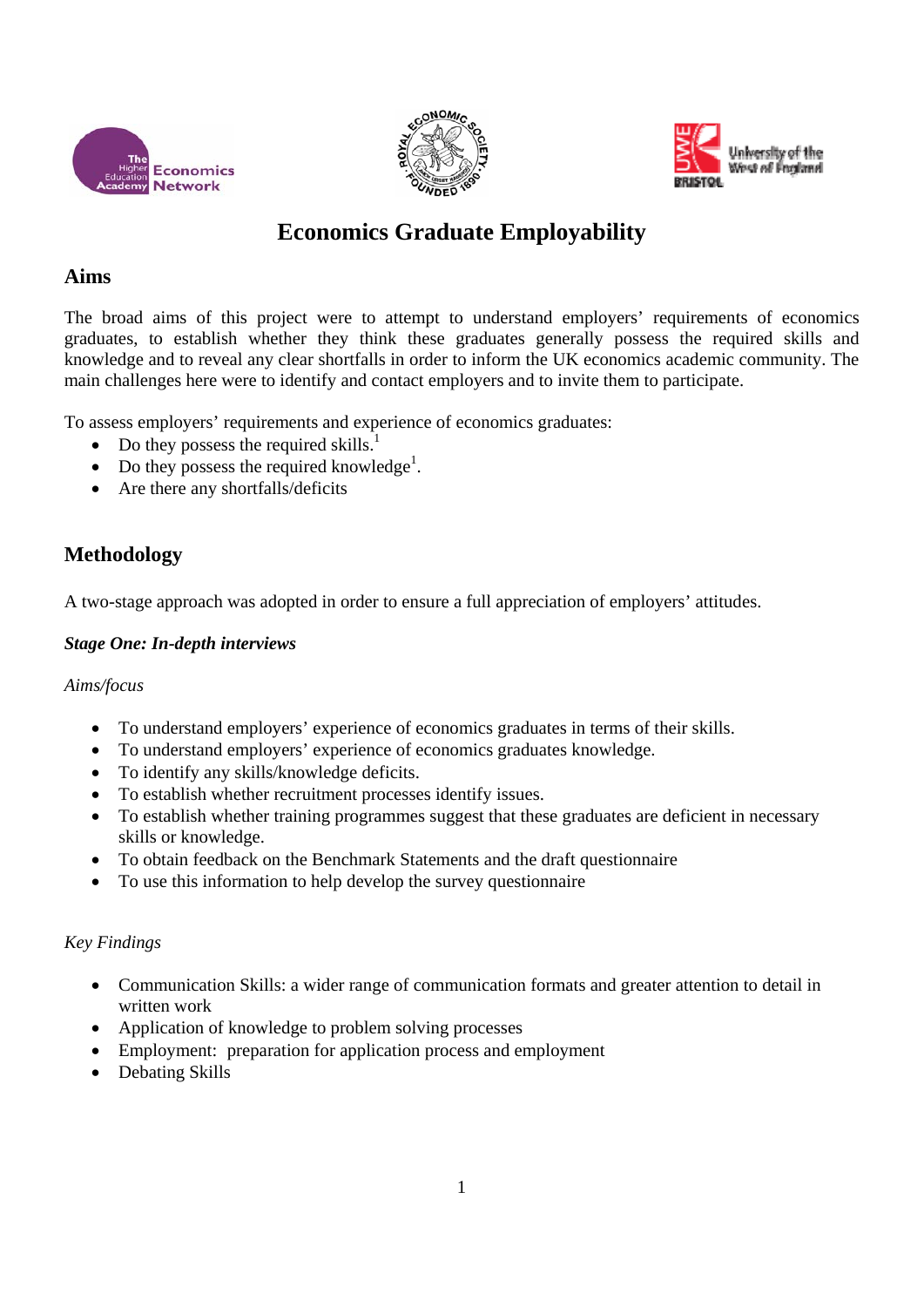





### *Stage Two: Survey*

### *Employers Requirements*

- To establish the **skills** that employers are looking for in a graduate economics student (skills list supplied by interviews and benchmark statements)
- To establish what **knowledge** employers are looking for in a graduate economics student (knowledge and understanding supplied by benchmark statements)

### *Employers Assessment*

- To establish the **skills** employers believe their current graduates bring with them to employment
- To establish the **knowledge** employers believe their current graduates bring with them to employment
- To establish whether employers believe there is a skills/knowledge deficit and to identify any areas in which this occurs.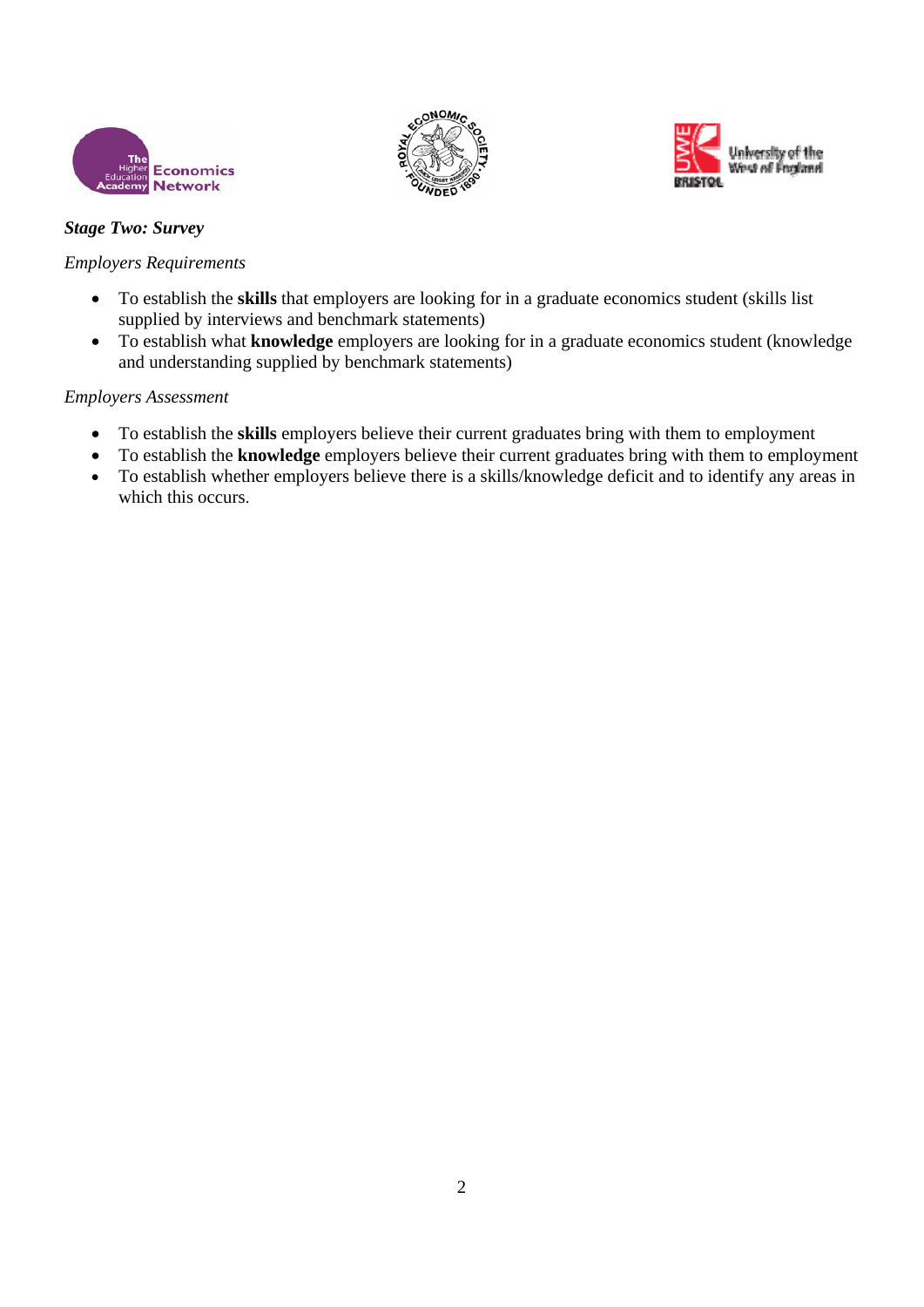





### *Skills*

The chart below indicates, for each skill, the % of respondents who considered the skill was **Essential** or **Important** (as distinct from useful or not required)



Of those who thought the skill was **Essential** or **Important,** what % considered economics graduates to be **Excellent** or **Strong** in that skill?

| <b>Skill</b>                                                     | $\frac{9}{6}$ |
|------------------------------------------------------------------|---------------|
| Communicate complex concepts to fellow economists and lay people | 41            |
| Communicate clearly in writing                                   | 54            |
| Think strategically and relate means to ends                     | 57            |
| Abstract (balance simplification and relevance)                  | 58            |
| Use diagrams appropriately                                       | 60            |
| Apply economics knowledge to real world situations               | 63            |
| Deal with complexity                                             | 66            |
| Communicate clearly in speech                                    | 68            |
| Solve complex problems                                           | 69            |
| Be sensitive to social/cultural/political issues                 | 70            |
| Use evidence to build models                                     | 71            |
| Be objective                                                     | 72            |
| Use debating skills                                              | 72            |
| Undertake research independently                                 | 77            |
| Work effectively as part of a team                               | 79            |
| Locate principal sources of information effectively              | 83            |
| Use IT effectively                                               | 85            |
| 3<br>Organise, interpret and present quantitative data           | 85            |
| Apply economics knowledge to real world situations               | 87            |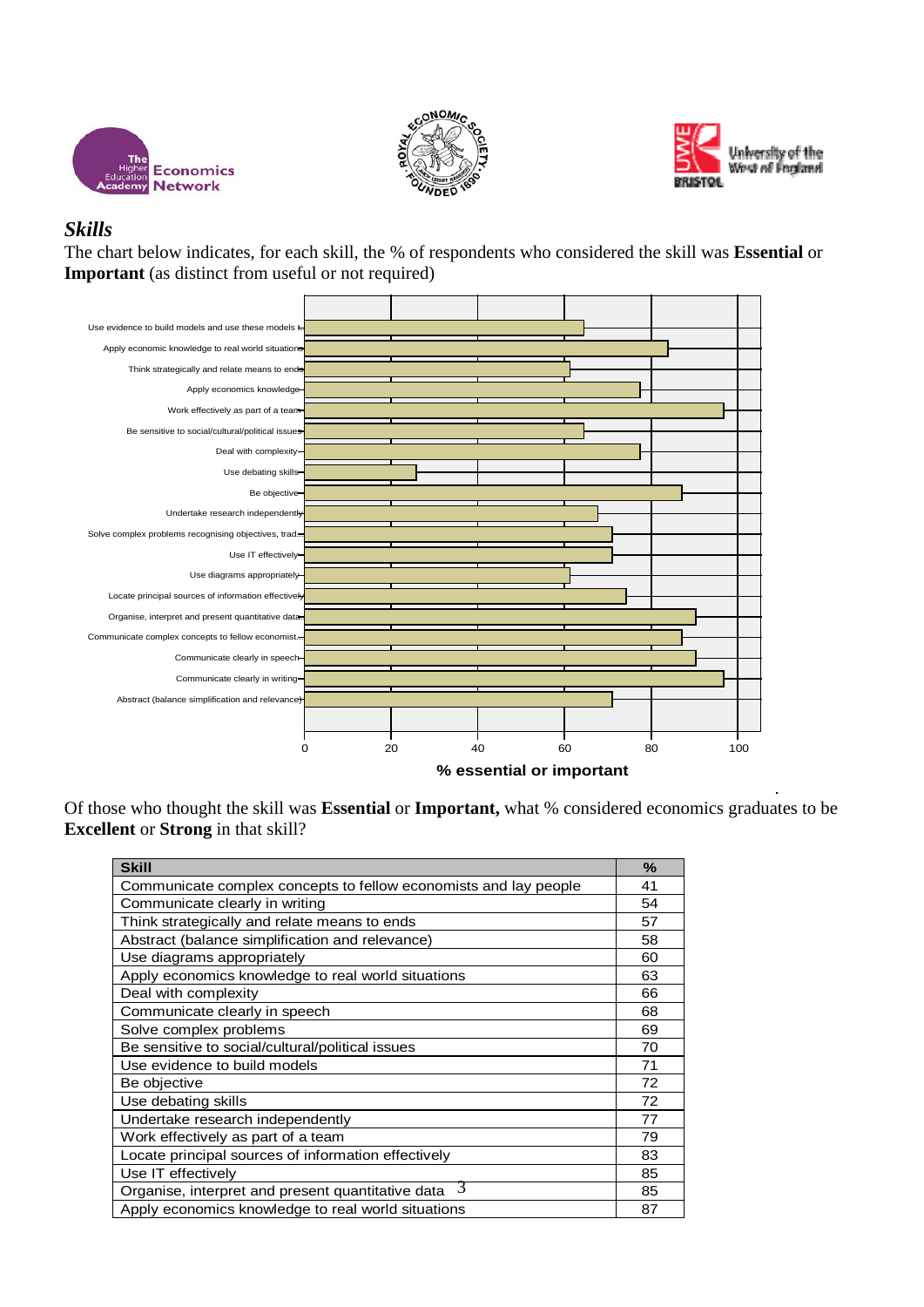





# *Knowledge*



Of those who thought the knowledge was **Critical** or **Very Important** what % considered graduates to be **Excellent** or **Strong** in it?

| Knowledge                                             | %  |
|-------------------------------------------------------|----|
| Interconnections between economic and other phenomena | 50 |
| Developments in economic policy and their relevance   | 50 |
| Marginal considerations                               | 53 |
| Impact of expectations and surprises                  | 53 |
| Interdependency of markets and economic welfare       | 53 |
| Macroeconomic variables and relationships             | 54 |
| Microeconomics of decision and constrained choice     | 59 |
| Social cost and benefit                               | 65 |
| Incentives and their effects                          | 65 |
| Equilibrium, disequilibrium and stability             | 67 |
| <b>Opportunity Cost</b>                               |    |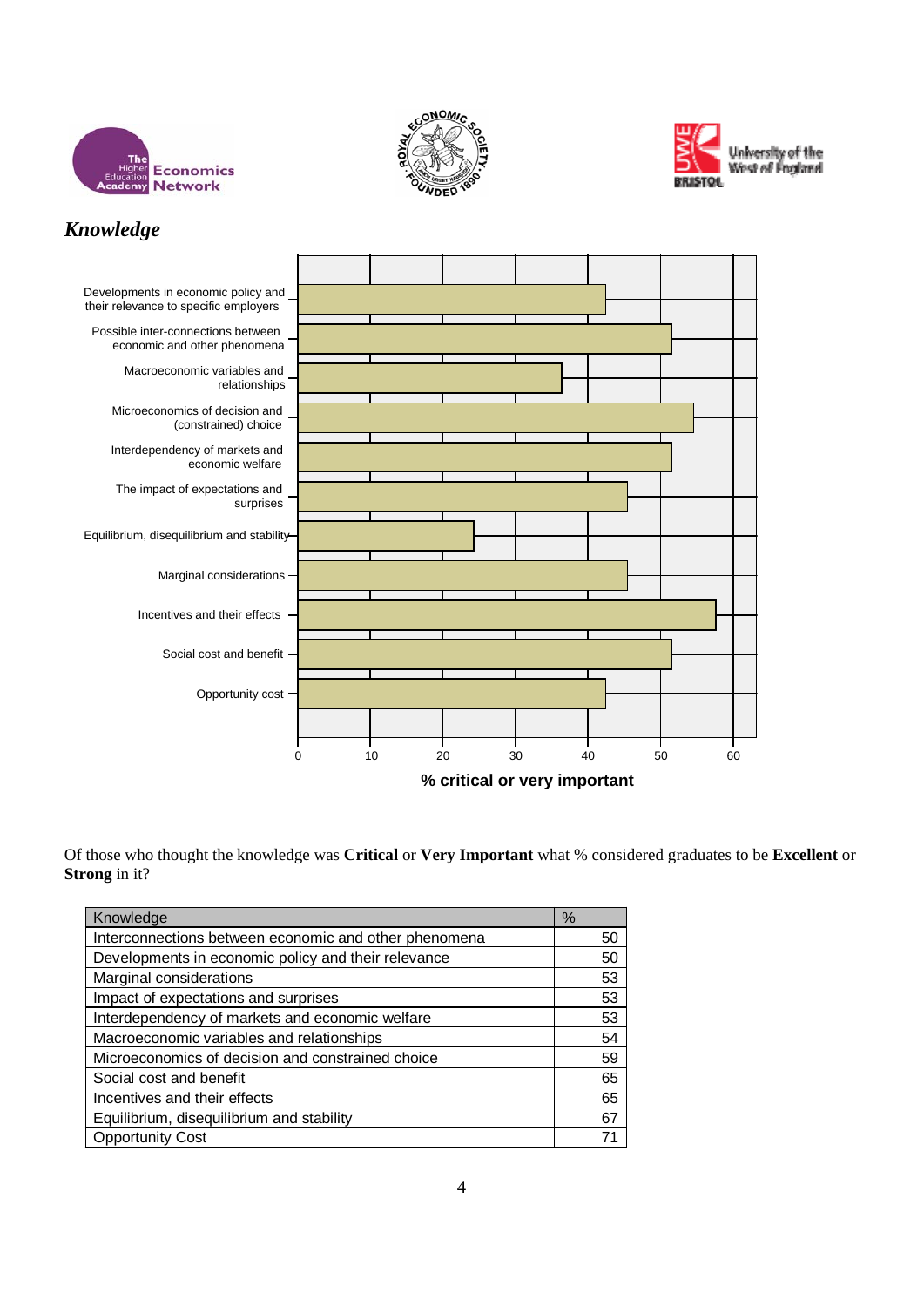





## *Verbatim Comments*

### *Application of Knowledge to Problem Solving Processes*

All of these *(benchmark statements*) play some role. I would like to see more enthusiasm and imagination from economics graduates for economics in a wider range of application areas.

I have a real concern that too narrow a set of theories and models is taught in top UK universities and that opportunities to help students develop a better understanding of the world are missed.

I would like to see more interaction/case study practice developing skills (team work, communication at different levels) and thinking across subjects. The knowledge here is pretty standard for all those we have employed so far but the graduates offer little in the way of application to real situations.

We get the odd outstanding individual who really lives economics. The others are key because of their knowledge areas and we can train them to suit our needs.

We only employ people with excellent economics but I am often surprised by the number of applicants we interview (with good degrees etc) who are unable to explain micro concepts such as consumer welfare, allocative or productive efficiency, etc.

… an ability to think about novel situations in relation to economic theory.

Graduates who see economics in the world around them and don't need the parameters spelt out.

Graduates are weak in this area .. Perhaps more concentration on case study work?

### *Communication*

Some economics graduates we have recruited have had poor writing skills. This includes not being able to think clearly through an issue, structure a report and identify key conclusions.

We know there isn't a huge emphasis on communication skills ... we therefore look for potential.

They don't have a wide enough range of presentation skills …we need communication over a range of methods … oral, written, reports, drafts, proposals, journalism vs technical reports.

Inclusion of a dissertation indicates some ability in communication.

Attention to accuracy in written work is imperative and often lacking.

It's the quality of the writing, it's the accuracy … you know a number doesn't mean anything unless you've got the source, year and context.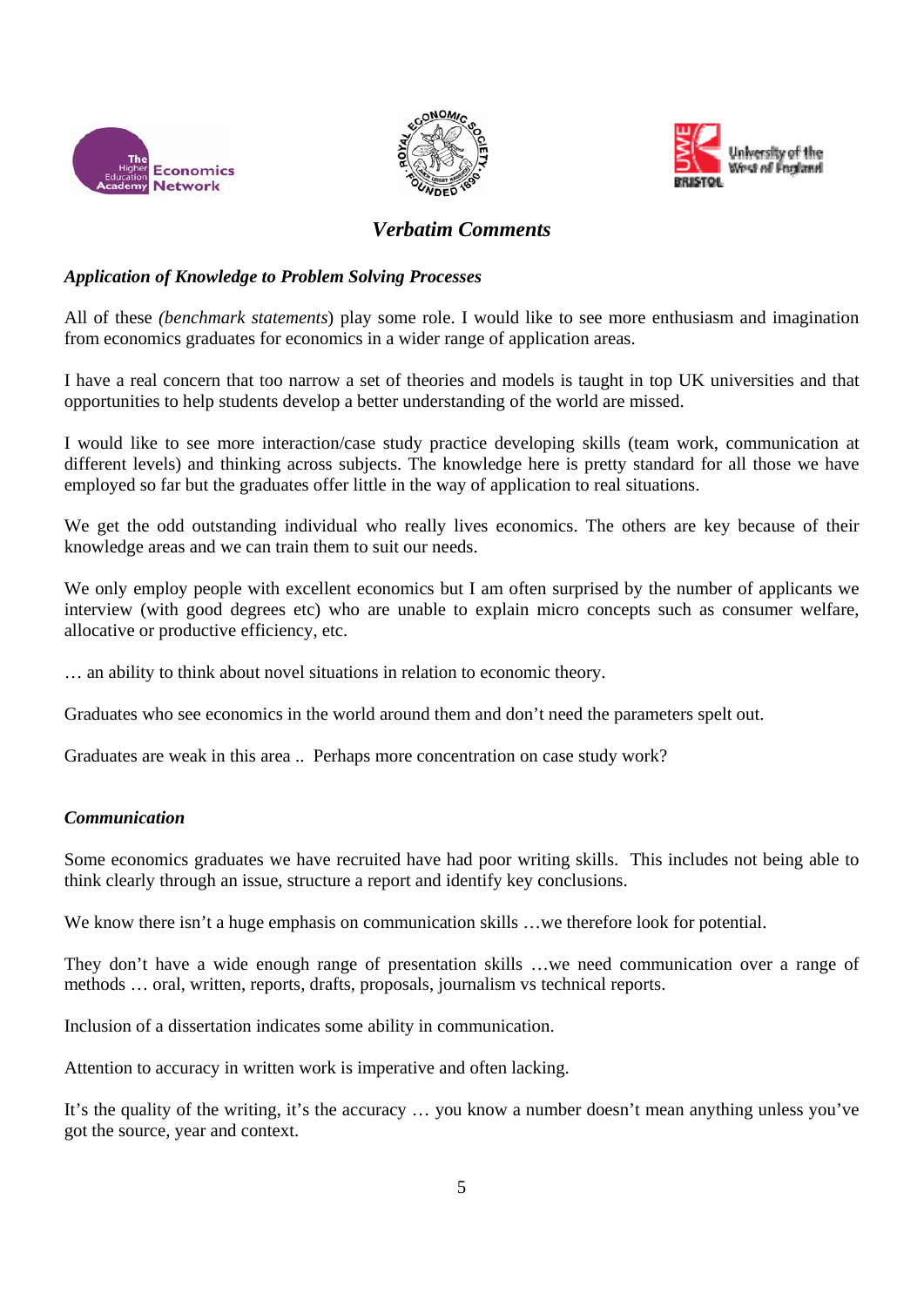





#### *Numeracy/Quantitative methods*

I have been most disappointed by the ability of recent graduates to handle data sensibly … almost to the point of wondering whether they have ever tried as part of their studies.

For me what is important is number sense. Experience about how data interrelate and some sense of what the answers to questions might be expected to be. I am surprised that this is not on the list. Beyond that I require problem-solving capacity and the ability to absorb modelling frameworks.

Of greater interest is the quantitative skills and business awareness of economics graduates … rather than module/knowledge- specific skills.

### *IT Transferability*

Ability to use essential software packages such as Excel, Stata and SAS is quite important as well. In general, an ability to learn such software easily is desirable.

Modeling knowledge or some experience is desirable.

### *Employability*

The graduate market has changed over the past 20 years. In the past it was generally good enough to have a degree but in view of the growth in the graduate market it is now additional features that make a graduate stand out.

Employability says they turn up smart, on time, their soft skills are good, they can listen, diagnose …have an ability to think.

They don't regurgitate what you have told them … they have an ability to think.

An ability to demonstrate the worth of any work experience (not necessarily internship or placement).

The fact that they have worked and understand what it means to them in terms of skills and experience.

Training in the application process is needed – they fail to get or succeed in interviews because they:

- have not completed the application form appropriately (fully or without spell checking).
- do insufficient research on the company and job.
- have poor interview skills .. you can see the difference between those who have received training and those who have not.

Attention to the application process and requirements is inadequate by three quarters of all applicants.